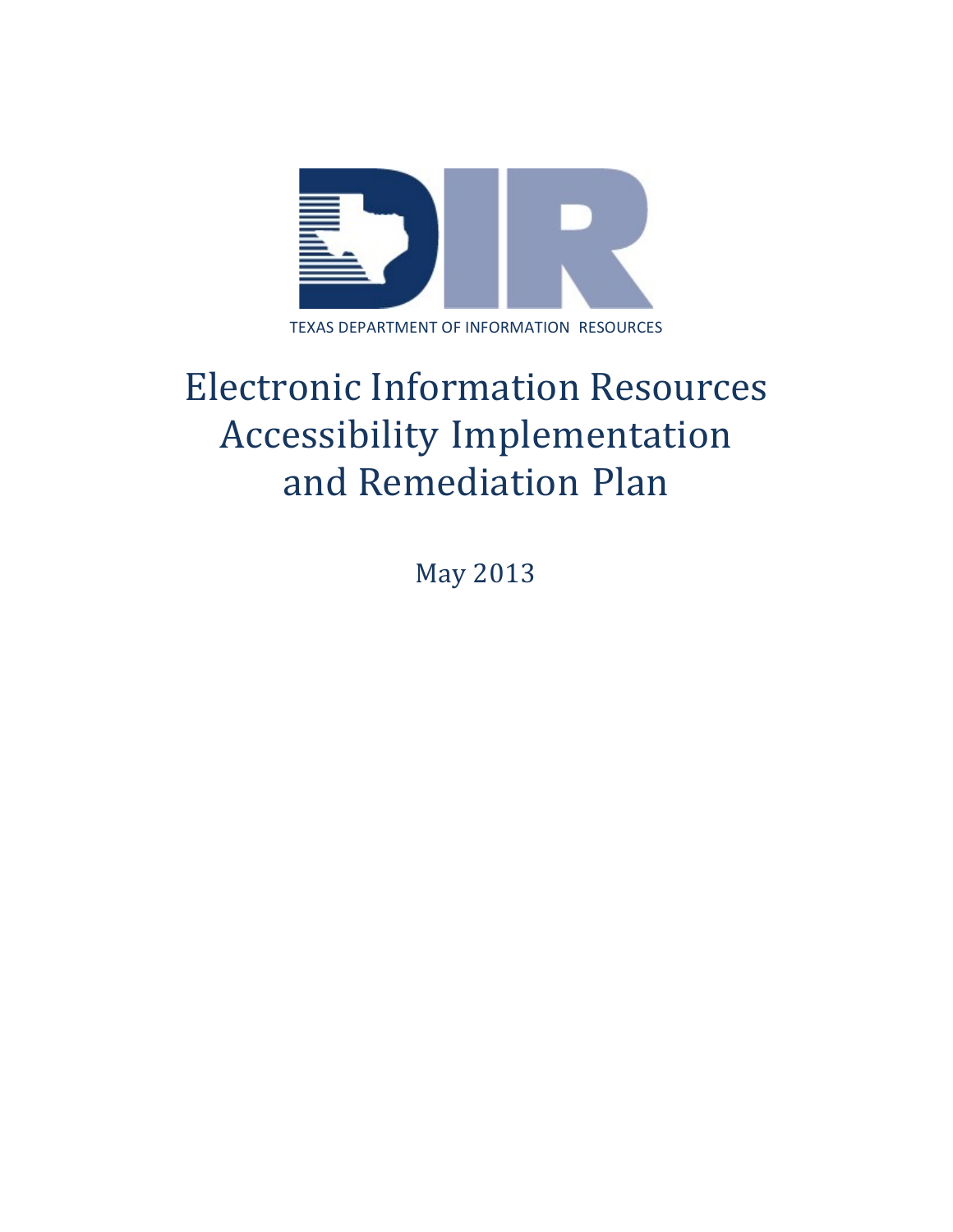# **Contents**

| 1.1 |                                                                               |  |
|-----|-------------------------------------------------------------------------------|--|
| 1.2 |                                                                               |  |
| 1.3 |                                                                               |  |
| 1.4 |                                                                               |  |
| 1.5 |                                                                               |  |
| 1.6 | Web-Delivered Video, Videoconferencing, Collaboration Tools, and Other        |  |
| 1.7 |                                                                               |  |
| 1.8 |                                                                               |  |
| 1.9 |                                                                               |  |
|     | 1.10 Determination and Repair of Web Application Accessibility Problems  5    |  |
| 2.1 |                                                                               |  |
| 2.2 |                                                                               |  |
| 2.3 |                                                                               |  |
| 2.4 |                                                                               |  |
| 2.5 | Non-Web Video, Videoconferencing, Collaboration Tools, and Other Multimedia 7 |  |
| 2.6 |                                                                               |  |
| 2.7 |                                                                               |  |
| 2.8 |                                                                               |  |
|     |                                                                               |  |
|     |                                                                               |  |
|     |                                                                               |  |
| 5.1 |                                                                               |  |
| 5.2 |                                                                               |  |
| 5.3 |                                                                               |  |
|     |                                                                               |  |
|     |                                                                               |  |
|     |                                                                               |  |
|     |                                                                               |  |
| 9.1 |                                                                               |  |
| 9.2 |                                                                               |  |
| 9.3 |                                                                               |  |
| 9.4 | Application Developers, Web Developers, and Web Content Producers 17          |  |
| 9.5 |                                                                               |  |
|     |                                                                               |  |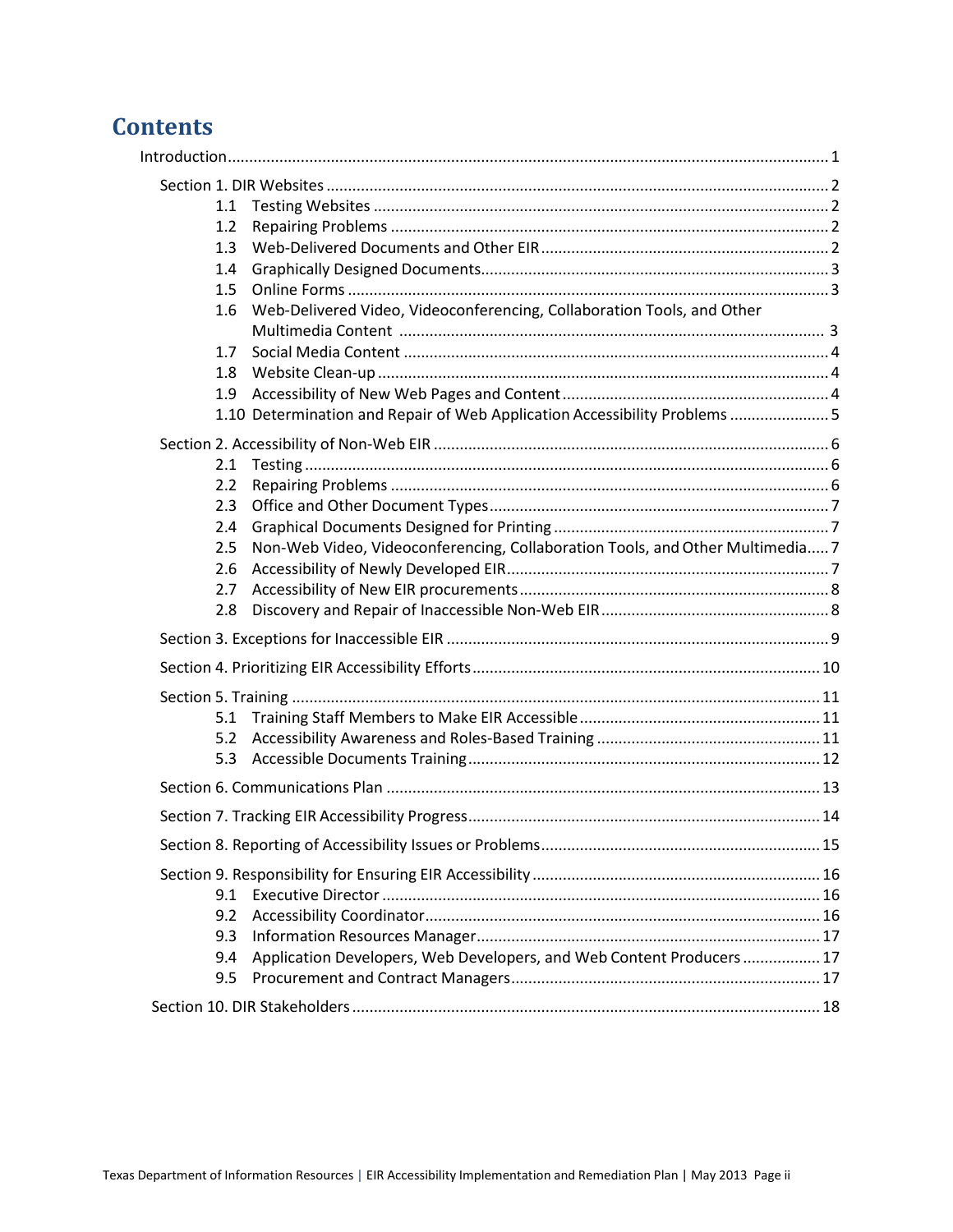## <span id="page-2-0"></span>**Introduction**

The Texas Department of Information Resources (DIR) requires that the agency's electronic and information resources (EIR) be accessible to staff and members of the public with disabilities. DIR is also committed to meeting these requirements by providing equal access to its EIR in accordance with the following:

- Section 508 of the Rehabilitation Act of 1973, as amended in1998
- The Americans with Disabilities Act
- Texas Government Code Chapter 2054, Subchapter M (TGC2054.451–464)
- Texas Administrative Codes 206 and 213 (1 TAC206/213)

Texas Administrative Code (1 TAC 206.51/213.21) requires that each state agency develop an accessibility policy. DIR developed its accessibility policy in June 2009 and amended it in May 2013.

Furthermore, each state agency's accessibility policy must include a plan to address areas of non-compliance. The *2013 EIR Accessibility Implementation and Remediation Plan* (plan) describes DIR's detailed approach to testing and remediating inaccessible EIR, including

- Internet and intranet websites
- documents
- web and client applications
- telephones and other telecommunications products
- information kiosks
- transaction machines
- multimedia resource
- office equipment including copy machines and faxmachines

The plan's implementation is monitored and documented, and the staff informs DIR's executive management about the plan's progress.

Note: For the purposes of this document, the term *state agency* is used inclusively to refer to state government agencies and institutions of higher education.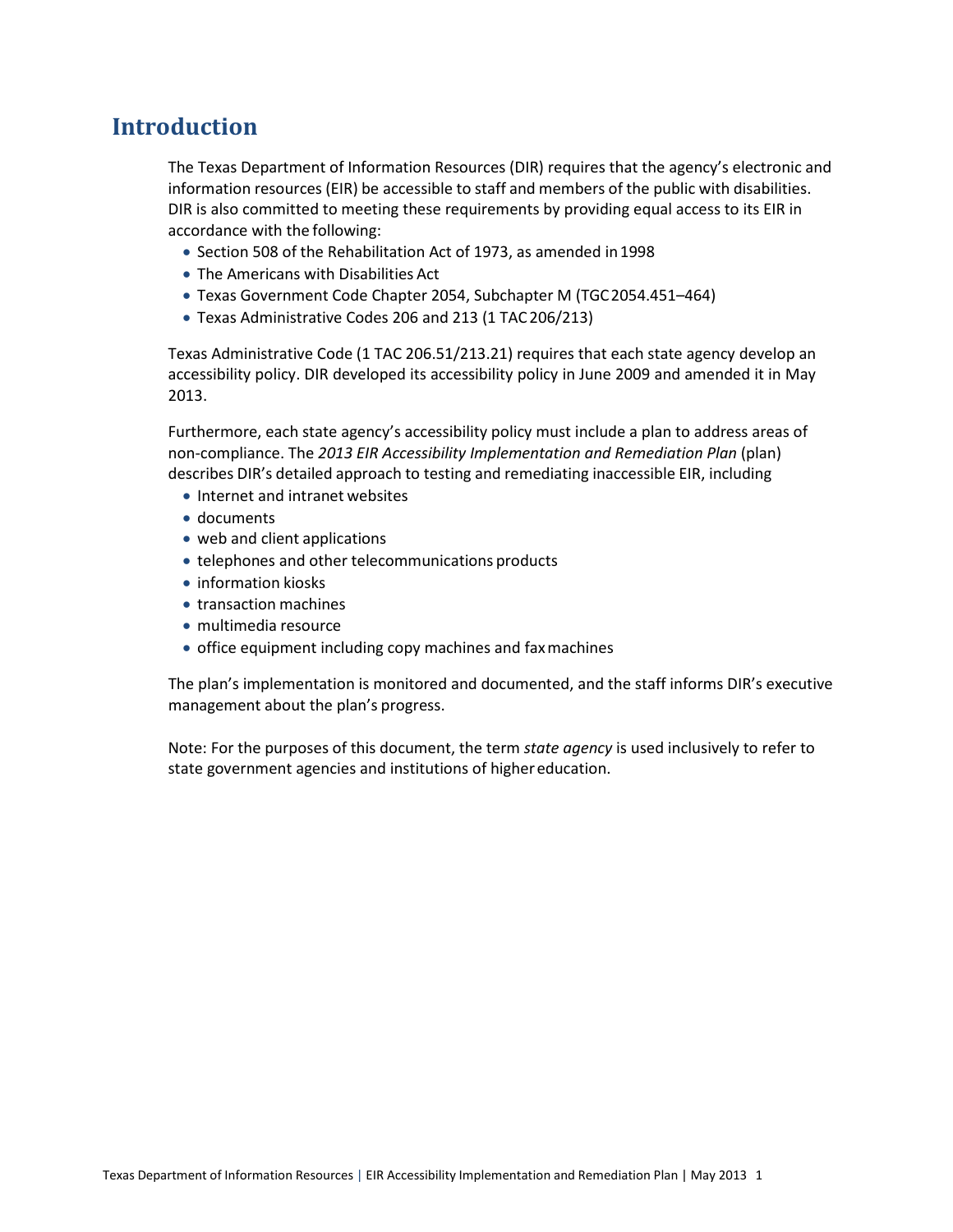## <span id="page-3-0"></span>SECTION 1 **DIR Websites**

Websites provide people with disabilities increased access to electronic information. While it is important that all electronic information be accessible, websites are a priority, because they are often a primary communications tool between state agencies and their constituents.

#### <span id="page-3-1"></span>**1.1 Testing Websites**

Key portions of DIR public websites are scanned on a monthly basis using an automated accessibility web scanning tool. The tool identifies common accessibility errors and generates a report documenting any errors found.

DIR plans to begin monthly automated testing on its internal website in September 2014. The test will focus on evaluating the areas available to all DIR employees. The agency may also test password-protected areas, as determined by management, and other pages (i.e., third-party sites or sponsored pages) identified as high-traffic portions of DIR's public facing or internal web environment.

#### <span id="page-3-2"></span>**1.2 Repairing Problems**

The automated accessibility web-scanning tool generates a report documenting the scanned web pages that do not conform to accessibility requirements. The DIR Accessibility Coordinator will share the results with web publishers and/or the owners of the non-compliant pages and request remediation of certain identified page or content. The web publishers and/or the owners of the non-compliant pages will remediate the page or obtain an accessibility exception. Each content producer will correct the errors as soon as possible and will notify the Accessibility Coordinator when the corrections are completed. Repeated scans of pages with errors will allow the Accessibility Coordinator to track monthly progress.

Because the scanning technology cannot test for all conditions of compliance with accessibility standards, Webservices staff will manually inspect select pages to validate the accessibility criteria that the scan tools are unable to assess. Manual testing allows the tester to identify recurring issues and suggest general coding changes to improve all similar web pages. Others issues, such as missing image descriptions (alternative tags), must be added manually.

The DIR Accessibility Coordinator monitors findings and reports results to DIR's management on a quarterly basis.

#### <span id="page-3-3"></span>**1.3 Web-Delivered Documents and OtherEIR**

Beginning in FY 2014, all new documents published on DIR's internal and external websites will be accessible. When legal requirements make it necessary to post an inaccessible report promptly, the author will produce an accessible document for publication within 60 days. DIR management will grant exceptions on a case-by-case basis. See Section 3 – Exceptions for Inaccessible EIR for information about the DIR exception policy.

In addition to ensuring that all new web and EIR content is accessible, Webservices and Publications staff will purge older, inaccessible documents and other EIR itemsfrom the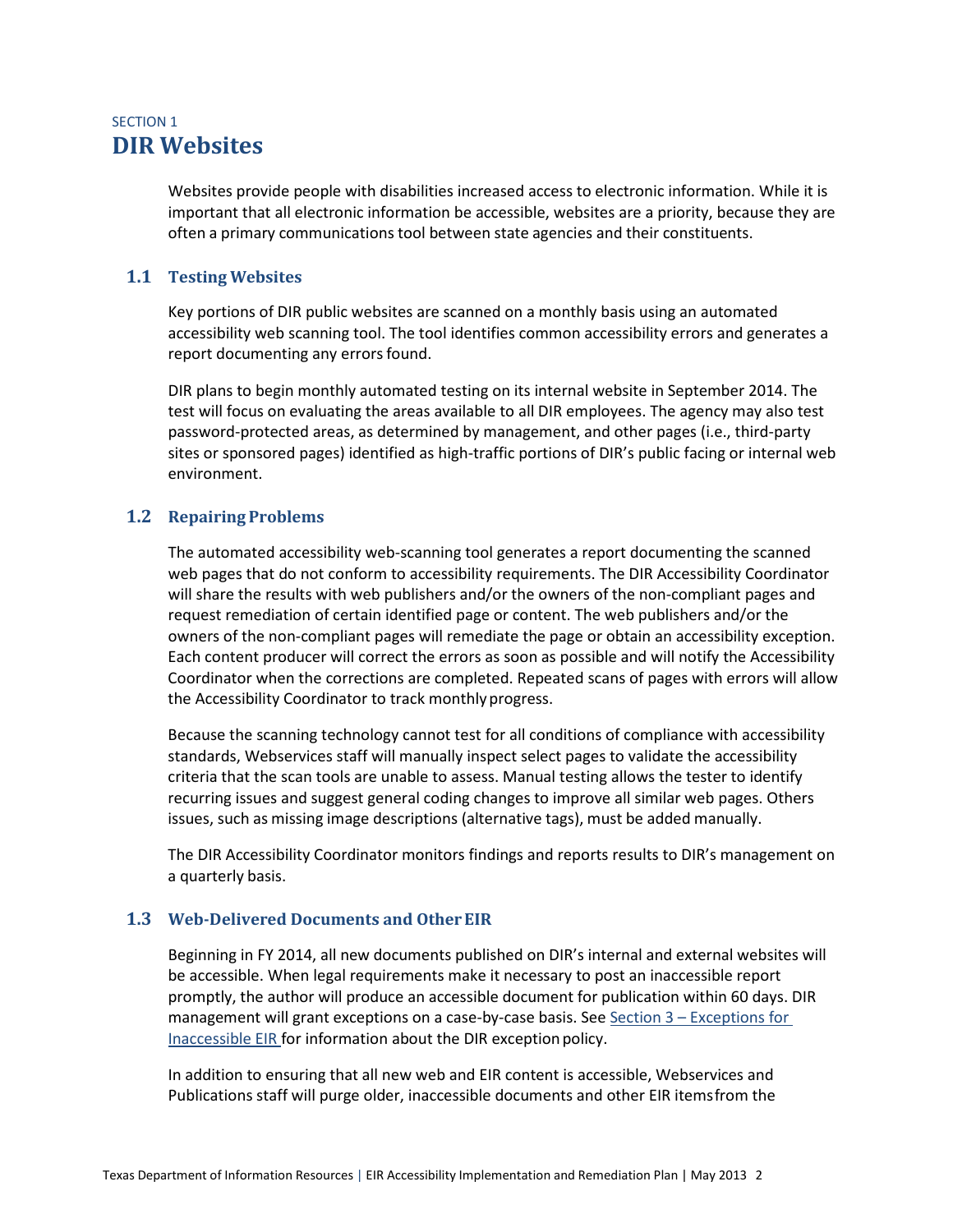agency's websites. Consequently, the vast majority of documents and other EIR on DIR websites will become accessible over time.

The accessibility web scanning tool will test PDF documents on the web pages, but it cannot scan other document types (e.g., Microsoft Office documents, audio and video files, etc.) posted on websites to check for accessibility issues.

In 2011, DIR migrated to Microsoft Office 2010, which provides built-in, robust accessibility checkers for Office documents. All DIR document creators will be required to use these built-in accessibility tools to ensure their documents are accessible. See Section 2.3 – [Office and Other](#page-8-0)  [Document Types f](#page-8-0)or additional information.

Web publishing staff or the Accessibility Coordinator will return inaccessible documents to the content owner for reformatting and provide assistance as needed. The owner will correct the material or request an exception.

#### <span id="page-4-0"></span>**1.4 Graphically Designed Documents**

DIR currently uses SharePoint Designer and Adobe Creative Suite to produce accessible graphically designed documents. These documents may include brochures, posters, and other documents that are both printed and posted on the agency's websites. Beginning in FY 2014, all graphically designed documents will be in accessible formats. When legal requirements make it necessary to post an inaccessible report promptly, the author will produce an accessible document for publication within 60 days. DIR management will grant exceptions on a case-bycase basis.

#### <span id="page-4-1"></span>**1.5 Online Forms**

Webservices and Publications staff are developing procedures for accessible online forms. These will include

- Manual testing of forms posted on DIR's website using visual inspection, page checking tools, and assistive technologies, such as JAWS, WindowEyes, Voiceover, or other software utilized by people who are blind or visually impaired so electronic documents can be read aloud
- Providing DIR staff with training or information on how to create the forms they produce and post on the DIR website
- Reformatting existing forms, as needed, to conform to the guide, and testing corrected forms with an assistive technology prior tore-posting

#### <span id="page-4-2"></span>**1.6 Web-Delivered Video, Videoconferencing, Collaboration Tools, and Other Multimedia Content**

DIR staff will ensure that web-delivered video, conferencing, collaboration tools, and other multimedia content are accessible by selecting production tools and vendor products/services that integrate captioning into the video, and that use accessible interfaces to deliver accessible content. DIR staff will work with the Accessibility Coordinator and technical staff to ensure these EIR are accessible.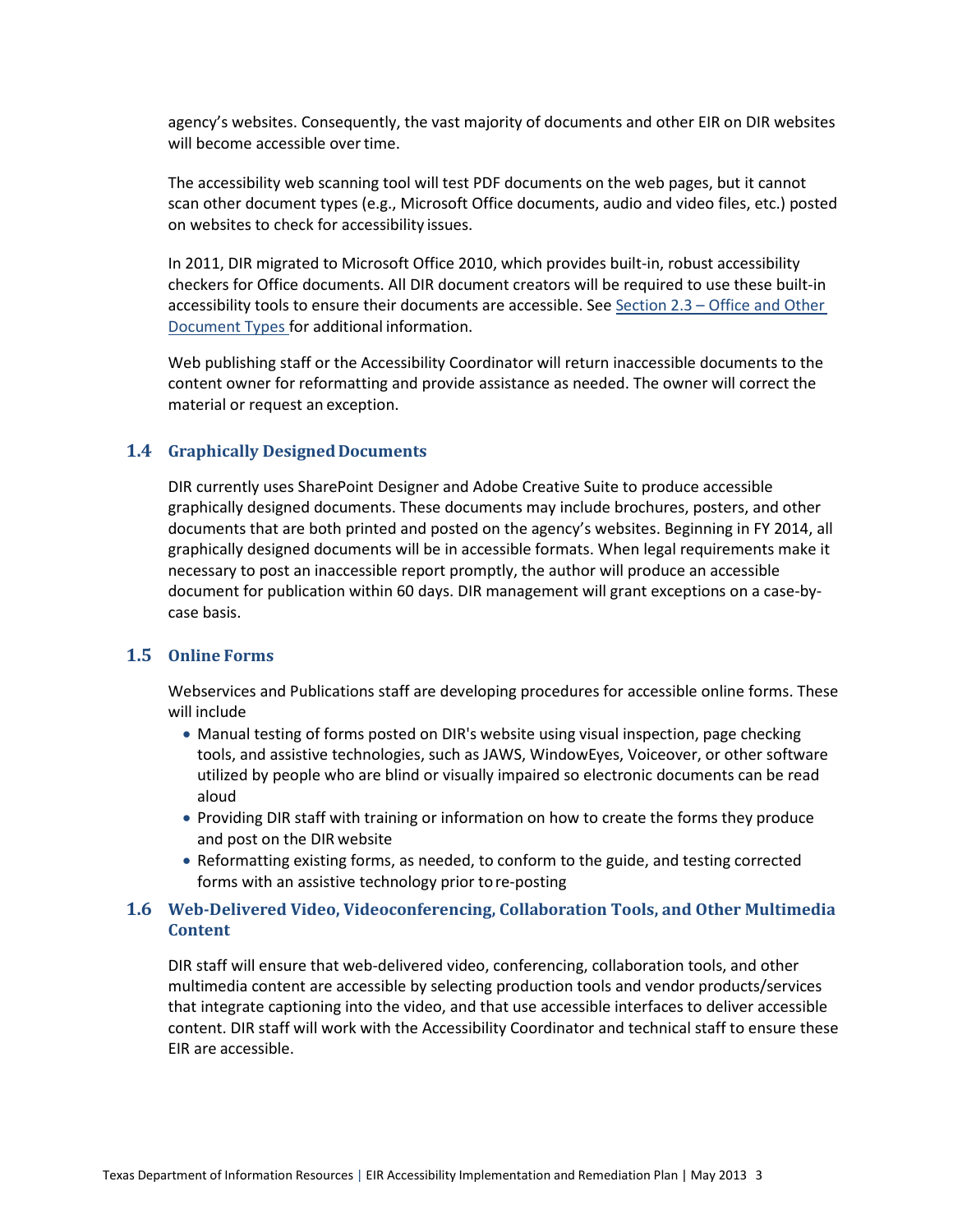The agency's testing and compliance methodsinclude

- Using testing tools and manual testing or inspection
- Applying accessibility specification requirements to all contracts that directly or indirectly include the development or provision of multimedia webcontent

Captions must be included in all web video and multimedia productions that support the agency's mission and that contain speech or other audio information necessary for comprehension of the content. Regardless of the format, DIR staff cannot post content without captioning. All recorded audio-only media presentations must include a posted text transcript upon request.

Staff must remediate inaccessible video content within a reasonable amount of time, or the content owner must file an EIR accessibility exception. When non-content (videoconferencing, collaboration tools, players, applications, etc.) accessibility issues are discovered, DIR will notify the vendor for remediation.

When considering an EIR accessibility exception, DIR will evaluate target audiences and the conferencing, collaboration tools, and other multimedia content, based on significant difficulty or expense.

#### <span id="page-5-0"></span>**1.7 Social Media Content**

In accordance with the DIR Social Media Policy, DIR staff posting agency content to social media sites will make every effort to ensure the accessibility of agency content, including captioning video content, even if the sites are not accessible. Content producers posting to social media websites will perform manual accessibility testing on all content prior toposting.

#### <span id="page-5-1"></span>**1.8 Website Clean-up**

Archiving or eliminating outdated and orphaned content will improve the overall accessibility of DIR websites. Eliminating this "clutter" allows the agency to ensure that the content is accessible to the people who really need it. This approach will reduce the number of inaccessible pages and documents, thereby simplifyingremediation.

#### <span id="page-5-2"></span>1.9 Accessibility of New Web Pages and Content

DIR technical staff use development tools that support the accessibility technical coding standards as defined in 1 TAC 206/213, and ensures that new web designs and documents are accessible by

- Developing web pages and applications that adhere to thesestandards
- Using website style guides and other relevant style formatting documents that include EIR accessibility criteria
- Testing newly developed web pages and content to ensure it meets 1 TAC 206/213 standards. If any of this material is inaccessible, it will be fixed or returned to its authors for remediation
- Including accessibility specifications in all its bid solicitations and contracts that directly or indirectly include the development or provision of web pages/webapplications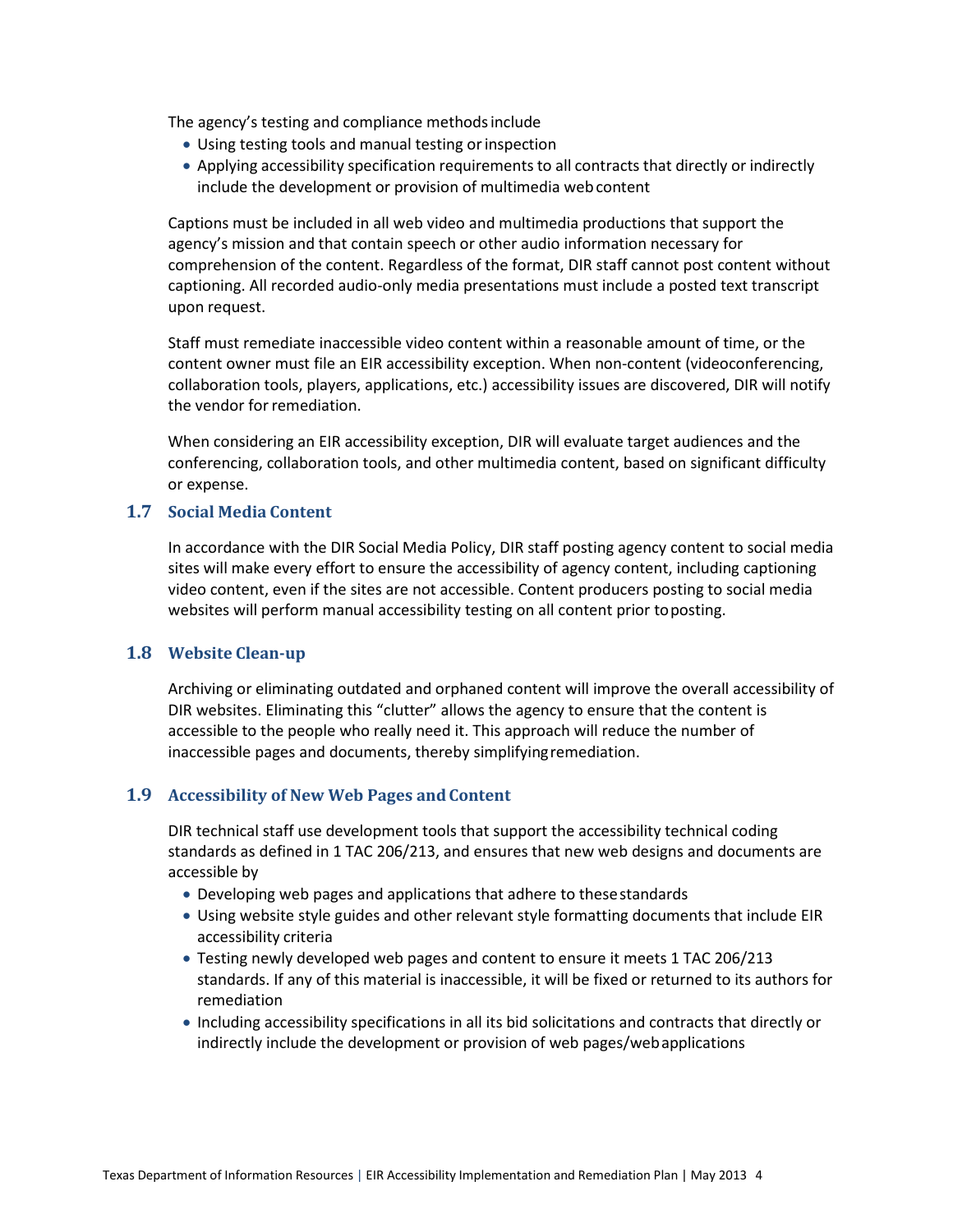#### <span id="page-6-0"></span>**1.10 Determination and Repair of Web Application AccessibilityProblems**

DIR uses automated accessibility web scanning and manual testingto

- Audit its public web applications
- Identify accessibility problems
- Assign them for remediation

All DIR web applications must be made accessible; however, because of the costs and complexities of making applications accessible, DIR will remediate related issues based on the priority criteria it has established to allow developersto approach the task systematically.

As part of its prioritization process, the number and type of users, the nature of the application, and other criteria are considered. See Section 4 – Prioritizing EIR Accessibility Efforts.

DIR technical staff and the EIR Accessibility Coordinator will conduct manual inspections and assessments of all web applications prior to deployment. This includes password-protected applications that cannot be scanned using automated accessibility webscanning.

DIR will take the following steps to assure that all future applications are accessible:

- Integrate accessibility criteria into DIR's development and procurement processes to ensure that accessibility is considered at every stage of development, from design to release
- Train application and web developers using the DIR Accessibility Role-Based Training Plan to ensure that staff has the appropriate accessibility coding and analytical skills (see Section  $5 -$ Training)
- Engage internal or external accessibility specialists to ensure that DIR application developers receive usability testing, mentoring, and training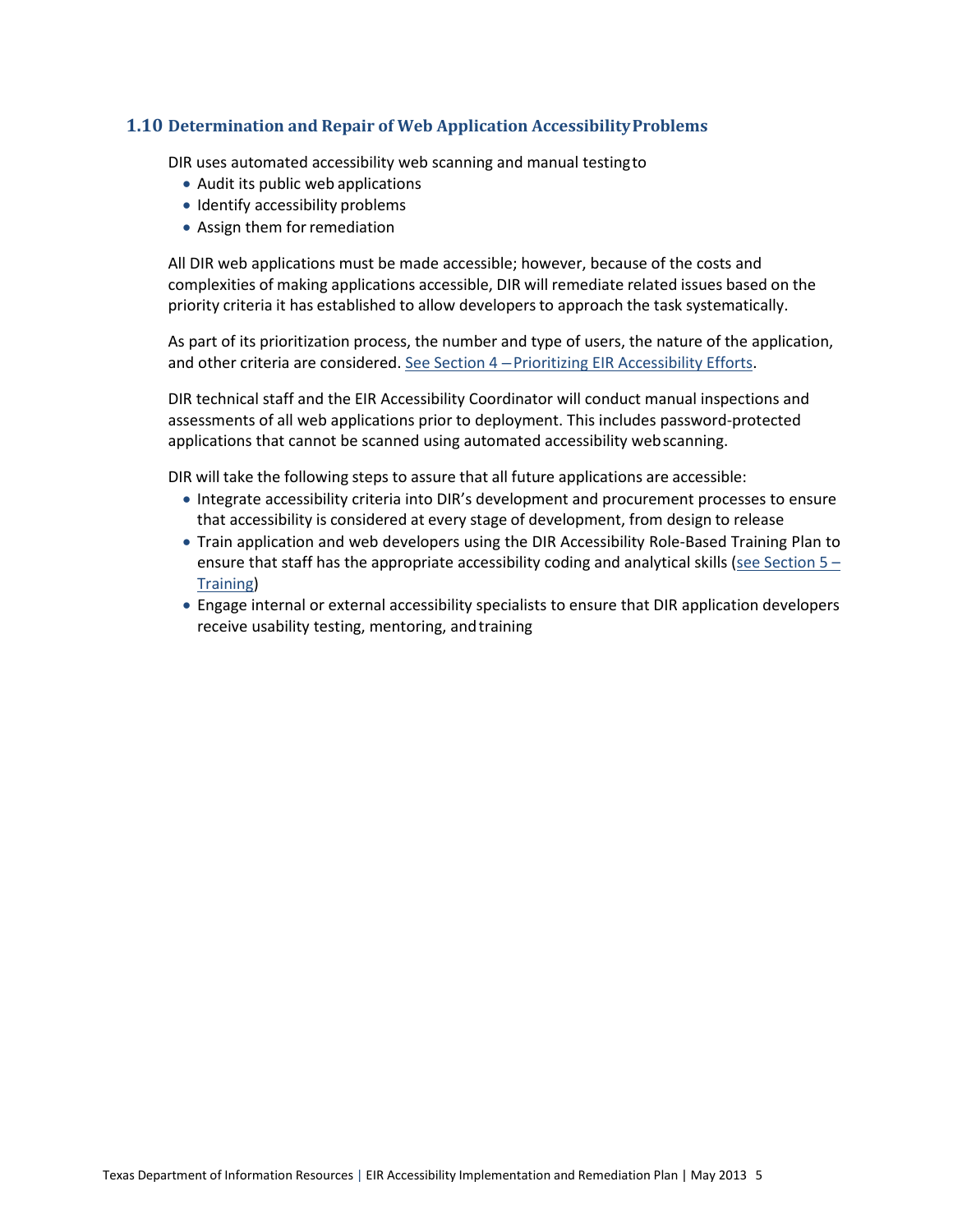## <span id="page-7-0"></span>SECTION 2 **Accessibility of Non-Web EIR**

In addition to DIR websites and their content, all other EIR, as defined in 1 TAC 213, must also be accessible. These include

- software and software applications
- telecommunications equipment
- documents
- software applications and operating systems
- telecommunications products
- video and multimedia products
- self-contained, closed products
- desktop and portable computers
- information, documentation, and support

#### <span id="page-7-1"></span>**2.1 Testing**

Automated accessibility checking tools for non-web EIR are limited; therefore, testers must also manually test materials. Microsoft Office 2010 includes built-in accessibility checking tools for Microsoft Office documents; therefore document producers will employ these tools to ensure the creation of accessible documents. The agency's staff will manually inspect all documents for conditions that the built-in tools are unable to check (e.g., the adequacy of alternate text descriptions, font size, and color contrast). Using this approach will allow the agency to forgo additional labor-intensive testing with a screen reader. DIR technical staff may still need to test a document with a screen reader if the document is large and complex or is intended for a broad audience.

For other non-web EIR and EIR applications, manual testing using code inspection and pagechecking tools that are appropriate to the EIR technology being developed or procured will be used. Testers will visually inspect and test EIR materials with assistive technologies (JAWS, Voiceover, etc.).

#### <span id="page-7-2"></span>**2.2 Repairing Problems**

DIR's Accessibility Coordinator will work with content owners and technical staff to document issues that do not meet Texas accessibility standards. Depending on the specific EIR issues, the material may

- Be quickly corrected (a simple document, forexample)
- Require a corrective action plan to bring the EIR intocompliance
- Require an exception (which includes a plan for compliance and othercriteria)

For procured EIR, DIR procurement staff, the Accessibility Coordinator, or technical staff will document and communicate the accessibility criteria to the vendor and request the vendor submit a plan for compliance or other action depending on the terms and conditions of the contract. DIR technical staff will validate repairs.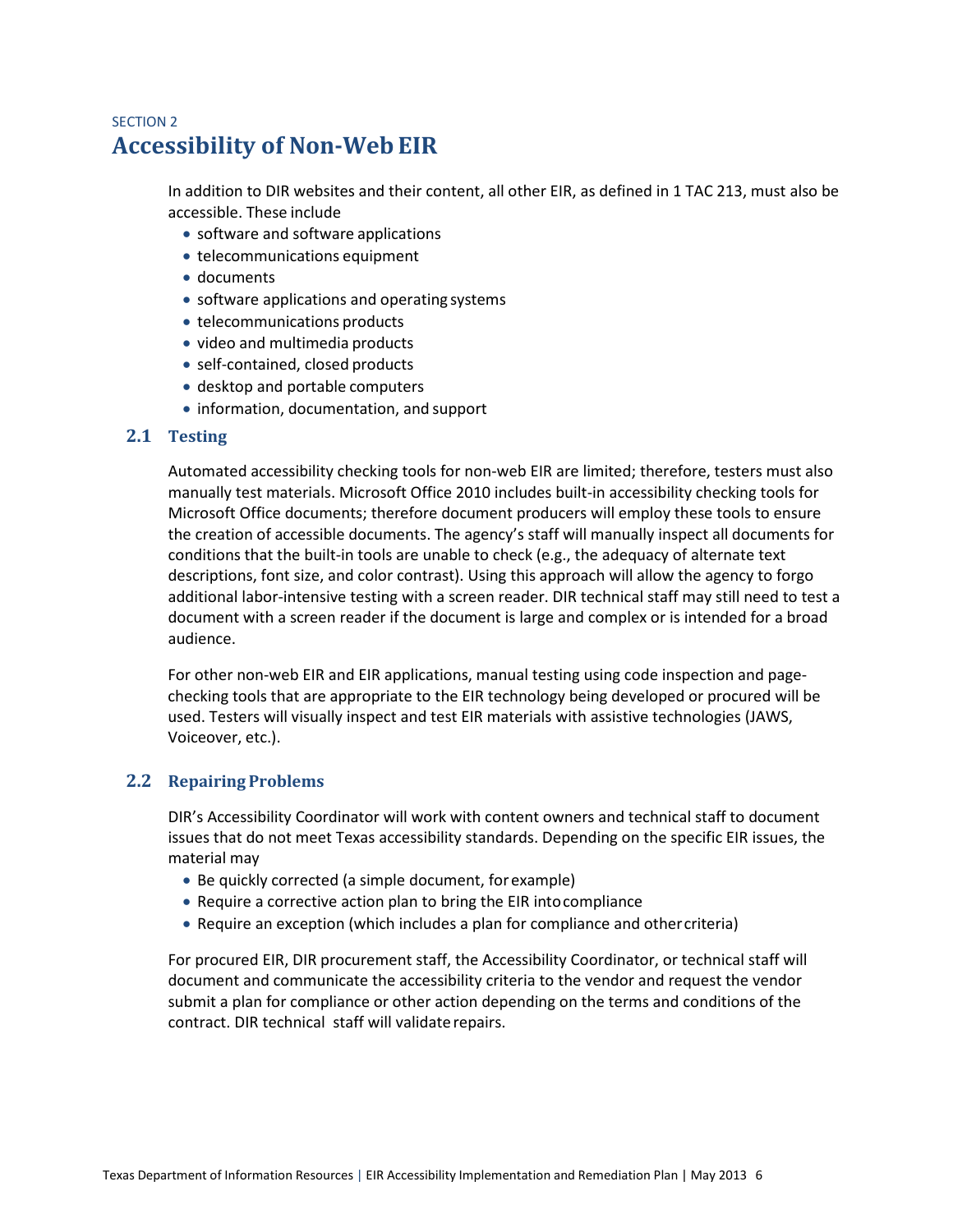#### <span id="page-8-0"></span>**2.3 Office and Other Document Types**

DIR staff uses Microsoft Office to create most of the documents and forms it uses and distributes. It is essential that these documents are accessible. DIR will inform all staff of the need to create Office documents and other document types in an accessible form. Staff will receive guidelines on recommended formats and document types, based on audience anduse.

Office 2010 and Office 365 provide built-in, robust accessibility checkers for documents. All DIR document creators will be required to use these built-in accessibility tools to ensure their documents are accessible. The use of these features in Microsoft Office applications should significantly reduce the number of inaccessible documents created by DIR. Complex documents may also require manual testing by DIR Webservices, which would include the use of assistive technology such as JAWS or Voiceover.

DIR's EIR Accessibility Coordinator and technical staff continue to explore the feasibility of developing technologies that may simplify the process of creating accessible documents and PDFs.

#### <span id="page-8-1"></span>**2.4 Graphical Documents Designed forPrinting**

Graphical documents may include brochures, posters, and other types of printable documents. Whenever possible, graphically designed documents will be created in accessible formats. If the material is not accessible, the content creator will provide an accessible version (e.g., a text document) at the time of publishing. When legal requirements make it necessary to post an inaccessible report promptly, the author will produce an accessible document for publication within 60 days.

#### <span id="page-8-2"></span>**2.5 Non-Web Video, Videoconferencing, Collaboration Tools, and Other Multimedia**

See Section 1.6 – [Web-Delivered Video, Videoconferencing, Collaboration Tools, and Other](#page-4-2)  [Multimedia.](#page-4-2)

#### <span id="page-8-3"></span>**2.6 Accessibility of Newly DevelopedEIR**

DIR staff ensures that newly developed EIR are accessible by

- Selecting development platforms that produce accessible output and that contain accessible developer tools
- Using tools and training that support technical coding standards as defined in 1 TAC 206/213.
- Only using style guides that contain EIR accessibility criteria
- Testing newly developed EIR at multiple points during the development process so issues can be resolved prior to release

Additionally, DIR technical staff will integrate accessibility criteria into their development processes to ensure accessibility is considered at the inception of any development activity.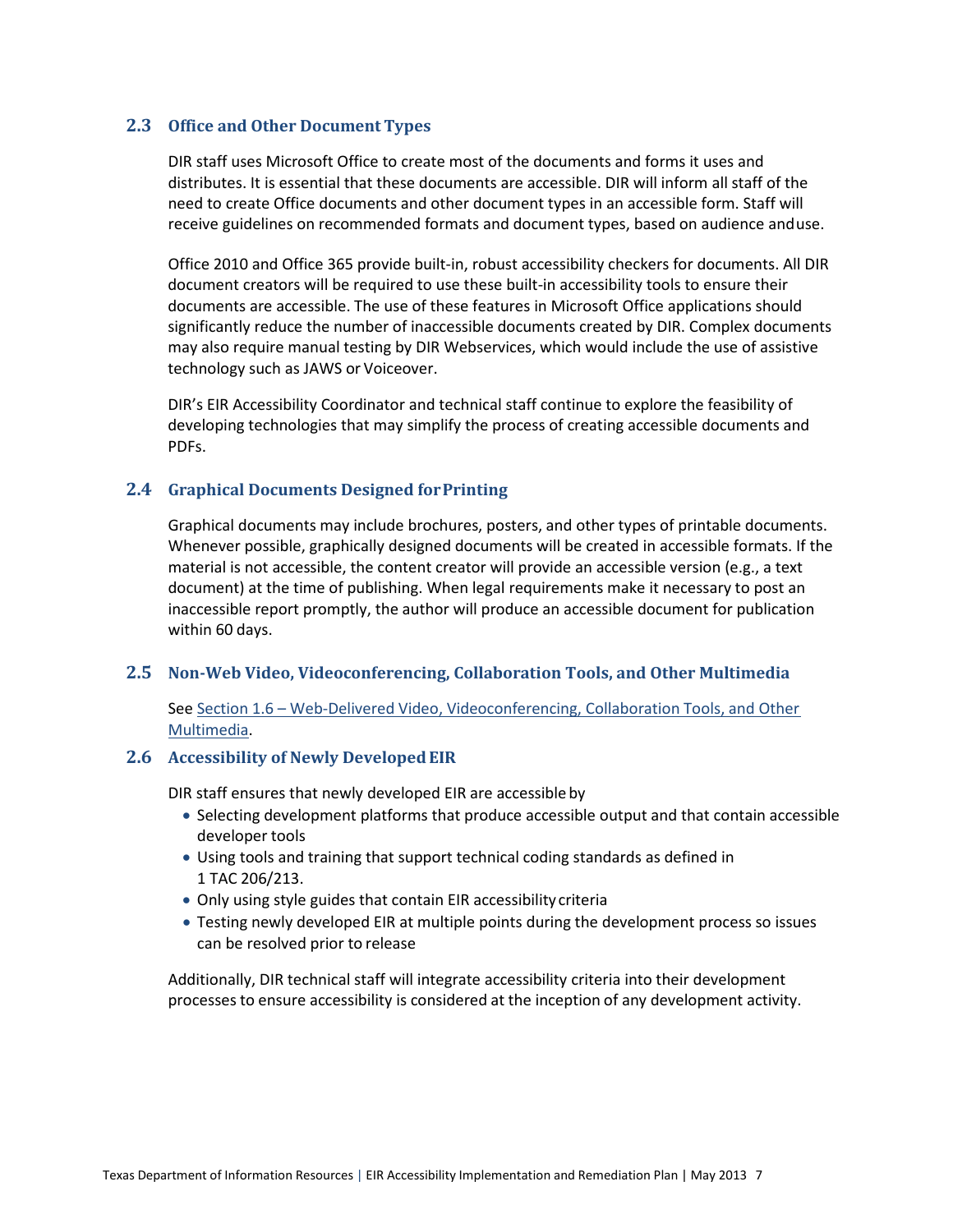#### <span id="page-9-0"></span>**2.7** Accessibility of New EIR procurements

DIR procurement staff ensure that procured EIR are accessibleby

- Integrating state accessibility requirements into EIR bid solicitations and contracts
- Evaluating the vendor's Voluntary Product Accessibility Template (VPAT) and other accessibility documentation
- Validating vendor EIR accessibility compliance levels against their documentation provided in bid responses
- Validating selected vendor accessibility test and production environments (including vendor-hosted EIR)
- Including accessibility specifications in all bid solicitations and contracts that directly or indirectly include the development or provision of EIR

Additionally, procurement staff will integrate accessibility criteria into its procurement processes to ensure that the agency considers accessibility throughout the procurement life cycle.

#### <span id="page-9-1"></span>**2.8 Discovery and Repair of Inaccessible Non-WebEIR**

DIR technical staff will conduct manual inspections and assessments of non-web EIR on a priority basis. This includes both DIR-developed EIR and DIR-procured EIR.

As part of its prioritization process, DIR will consider the number of people who will use the EIR, the critical nature of the EIR, and other characteristics based on user needs and other criteria.

Because of the costs and complexities of making some EIR accessible, DIR will remediate related issues based on the priority criteria (see Section 4 – Prioritizing Accessibility Efforts) it has established in order to allow developers to systematically approach thetask.

When DIR staff have identified accessibility issues with procured EIR, procurement staff and the EIR Accessibility Coordinator will notify the vendor and request that the vendor implement a corrective action plan.

DIR will take the following steps to assure the accessibility of all EIR that are developed or procured in the future:

- Integrate accessibility criteria into DIR's development and procurement processes to address the accessibility of the materials at every stage of theseprocesses
- Use the DIR Accessibility Role-Based Training Plan (see Section 5 Training) to train application and web developers to ensure that agency staff have the appropriate accessibility coding and analyticalskills
- Engage internal or external accessibility specialists to test the accessibility of the agency's EIR material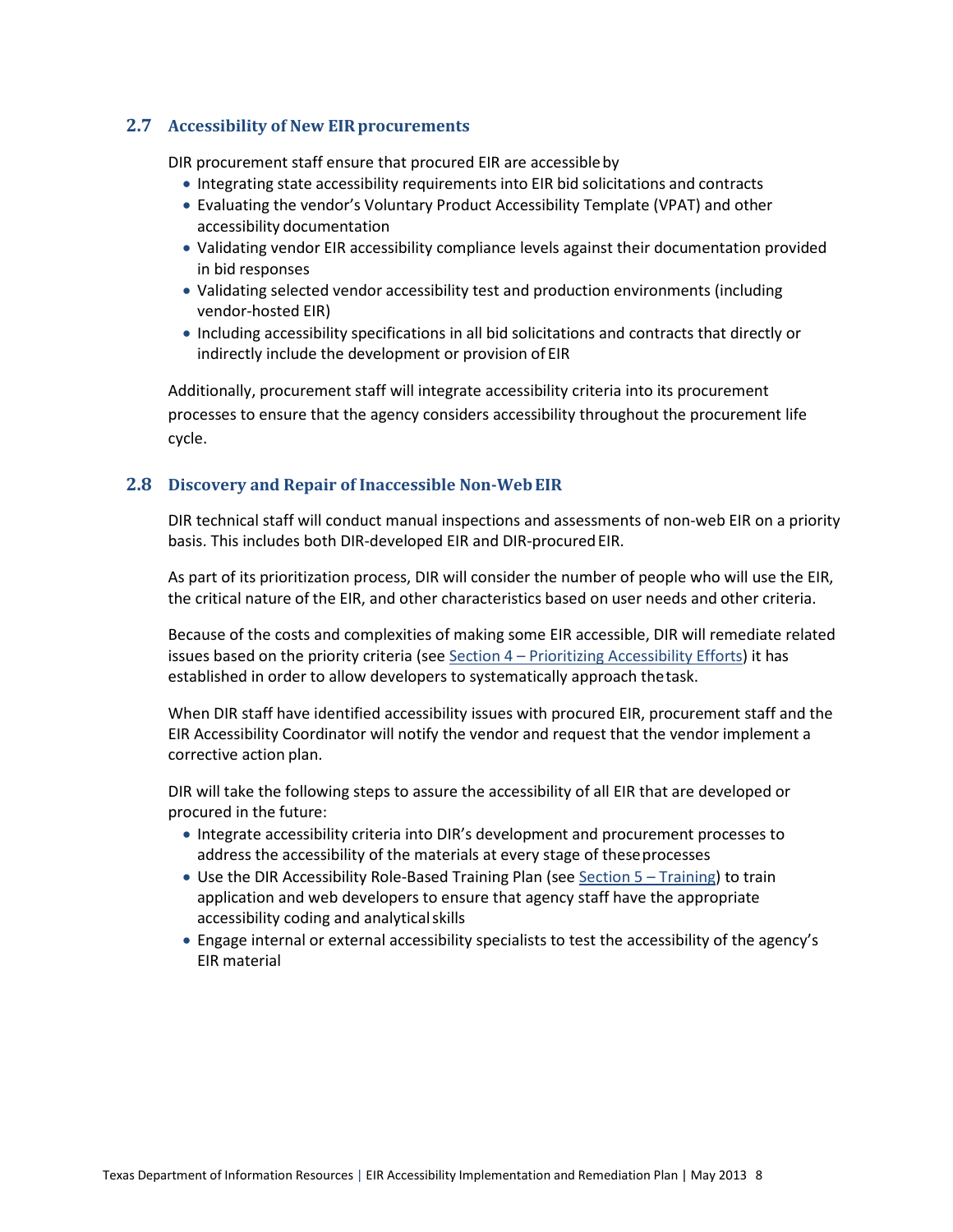## <span id="page-10-0"></span>SECTION 3 **Exceptions for InaccessibleEIR**

TGC 2054.460 allows exceptions to accessibility requirements if compliance would impose a significant difficulty or expense to the agency. To obtain an exception, the owner of the EIR must complete the **Accessibility Exception Request Form and submit it to the Accessibility** Coordinator. The requestor must justify the request and explain the costs that are to be avoided, set an expiration date on the exception, and provide a plan for alternative accommodations to meet the needs of people with disabilities. The Accessibility Coordinator evaluates the requests and makes a recommendation to the Executive Director, who either approves or rejects the request. The Accessibility Coordinator is the custodian of these records.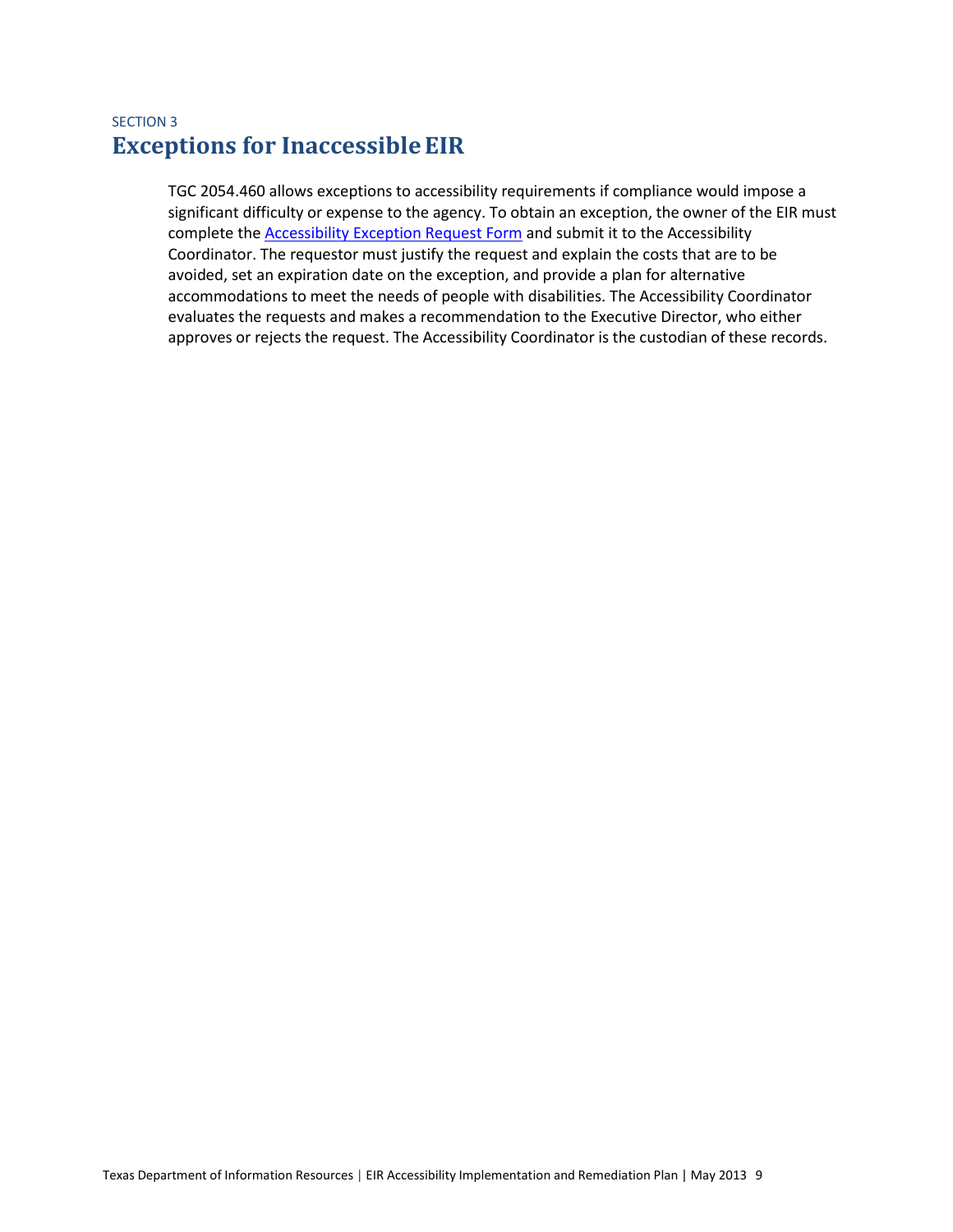## <span id="page-11-0"></span>SECTION 4 **Prioritizing EIR AccessibilityEfforts**

While it is important that all EIR are accessible, some types of EIR have a higher priority. As part of its overall accessibility strategy, DIR has developed a prioritization scheme based on the key characteristics of the agency's EIR. The approach is designed to achieve the highest level of accessibility as quickly as possible for the greatest number of people possible within the limits of agency staffing, funding, and technology.

DIR considers the following criteria when prioritizing EIR accessibility projects it undertakes and in which order:

- 1. Externally facing, mission-critical with more than 5,000 external users (includes all Internet pages)
- 2. Externally facing, non-mission critical EIR with more than 5,000 external users
- 3. Externally facing, mission-critical EIR with fewer than 5,000 externalusers
- 4. Externally facing, non-mission critical EIR with fewer than 5,000 externalusers
- 5. Internal DIR use, mission-critical EIR
- 6. Internal DIR use, non-mission critical EIR

DIR also considers the following criteria:

- 1. The availability of alternate, accessible products, services, orsolutions
- 2. The availability of budget and resources to address the problems
- 3. The cost/benefit analysis for accessibility of theEIR
- 4. Where the EIR is in its lifecycle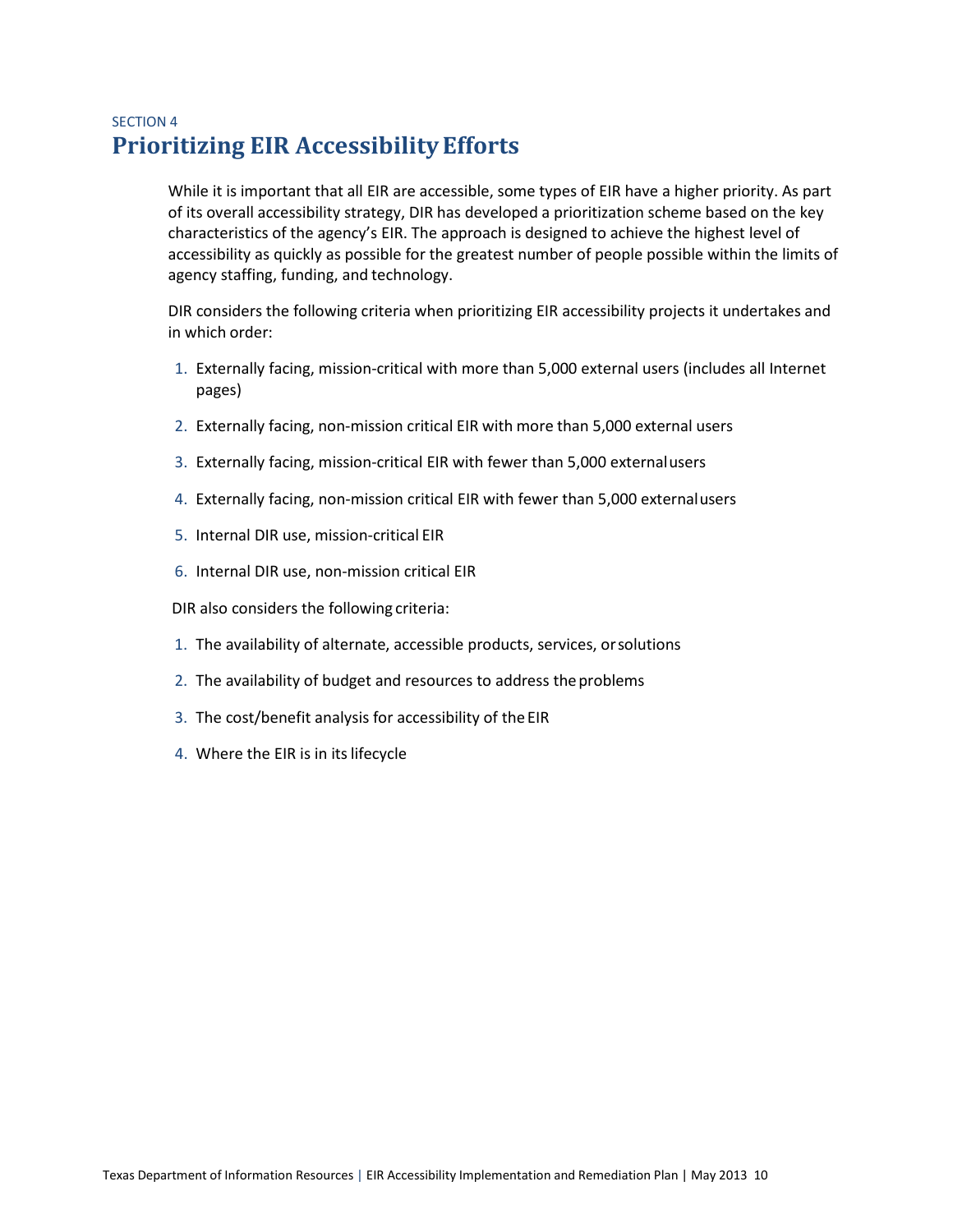## <span id="page-12-0"></span>SECTION 5 **Training**

DIR management will ensure appropriate staff receives training necessary to meet all accessibility-related rules. This includes, but is not limited to, application document creators, application developers, web content developers, EIR testers, and EIR procurement staff.

#### <span id="page-12-1"></span>**5.1 Training Staff Members to Make EIRAccessible**

DIR management ensures that staff members receive EIR accessibility training appropriate to their job function. Methods to facilitate training include:

- The DIR Accessibility Coordinator works with the agency's staff to develop agency training plans and works with various agencies and external training vendors to provide training based on staff roles.
- DIR will provide links from the DIR intranet to guides and instructional tools that teach staff how to create accessible documents.
- DIR will publish articles in its employee newsletter to build awareness of the issue, explain responsibilities, and direct staff to instructionaltools.

#### <span id="page-12-2"></span>**5.2 Accessibility Awareness and Roles-BasedTraining**

In 2012, DIR employed a web-based introductory training course to fulfill a requirement for basic training of all DIR staff members. DIR will also add accessibility awareness training for newly hired DIR employees. Staff will repeat training every twoyears.

DIR has developed a role-based training plan that addresses accessibility-training requirements. This training plan includes introductory, basic, intermediate, advanced, and specialized training on accessibility issues for all staff members. These training courses may be available within DIR, through HHSC training services, or from external suppliers and will include the following course levels:

- **Introductory**  Introductory training entails high-level online training for all DIR staff members. This training includes:
	- an overview of EIR accessibility
	- policy and procedures
	- assistive technologies
	- examples of accessible electronic and informationresources
- **Basic**  Basic training guides staff members through the process of developing accessible electronic information using standard desktopapplications.
- **Intermediate**  Intermediate training teaches staff members to write, maintain, and review web-based electronic information. This includes accessible Web pages, forms, and tables. This training applies to a relatively small number of staffmembers.
- **Advanced**  Advanced training provides technical training for web and applications developers and other Information Technology (IT) staffmembers.
- **Specialized**  Specialized courses provide training for a variety of specialized staff members, ranging from IT purchasers to procurement, and contracting staff members and,to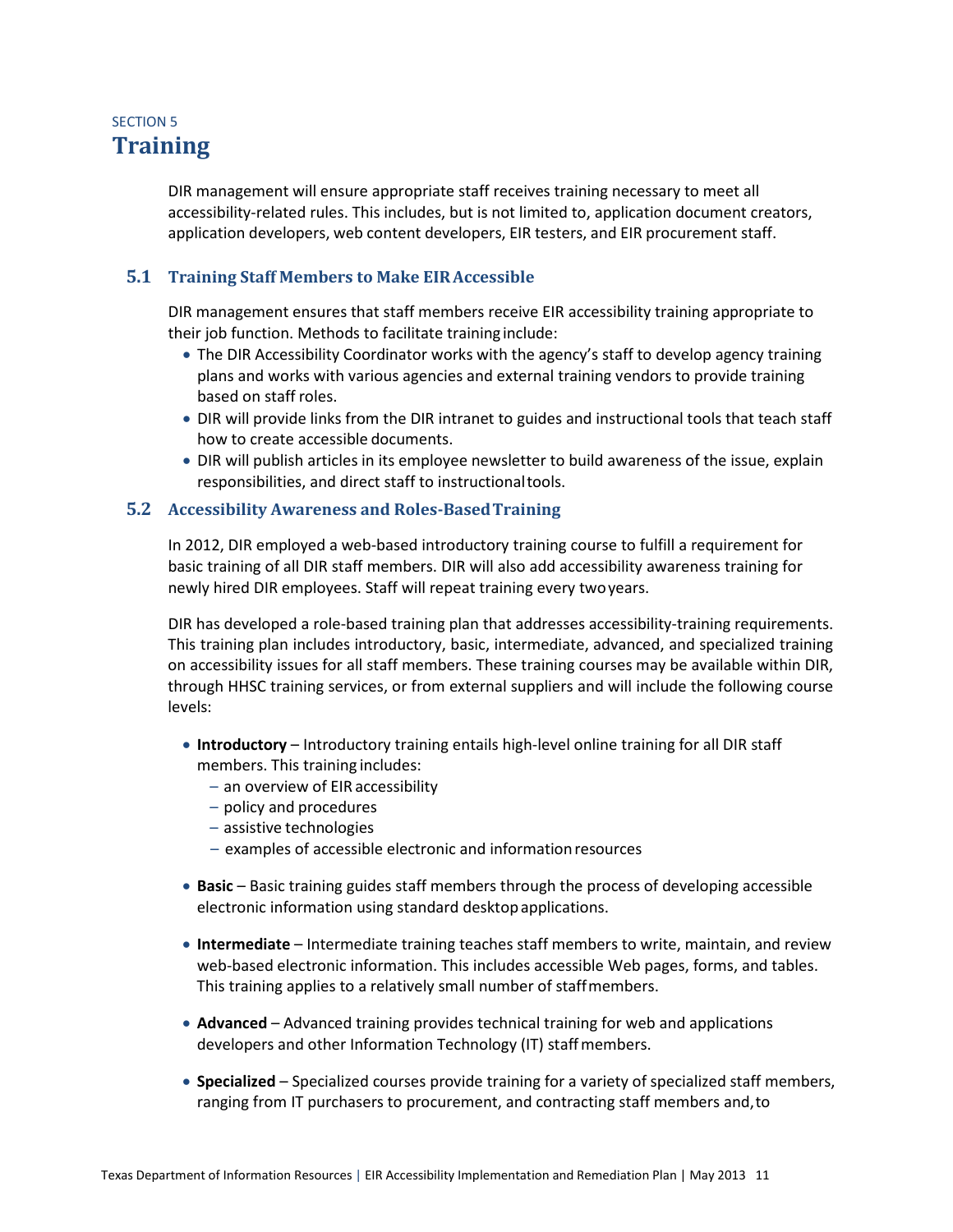communications staff members, etc. The Accessibility Coordinator and applicable management evaluate the need for specialized training on a case-by-case basis. The Accessibility Coordinator will continue to identify specialized training resources, such as the [free online courses,](http://www.section508.gov/index.cfm?fuseAction=Courses) available a[twww.section508.gov.](http://www.section508.gov/)

#### <span id="page-13-0"></span>**5.3 Accessible DocumentsTraining**

All DIR staff are required to complete accessibility training to increase their knowledge and ability to create documents and other materials in accessible formats. Additionally, staff will receive guidelines on the recommended formats and document types to post, based on audience and use.

DIR makes resources available on how to create accessible documents and trains key staff on how to format Microsoft Office documents for Word, Excel, and PowerPoint. DIR will continue to make training available to staff so they can learn how to create accessible PDFs and other document types, as well as other EIR.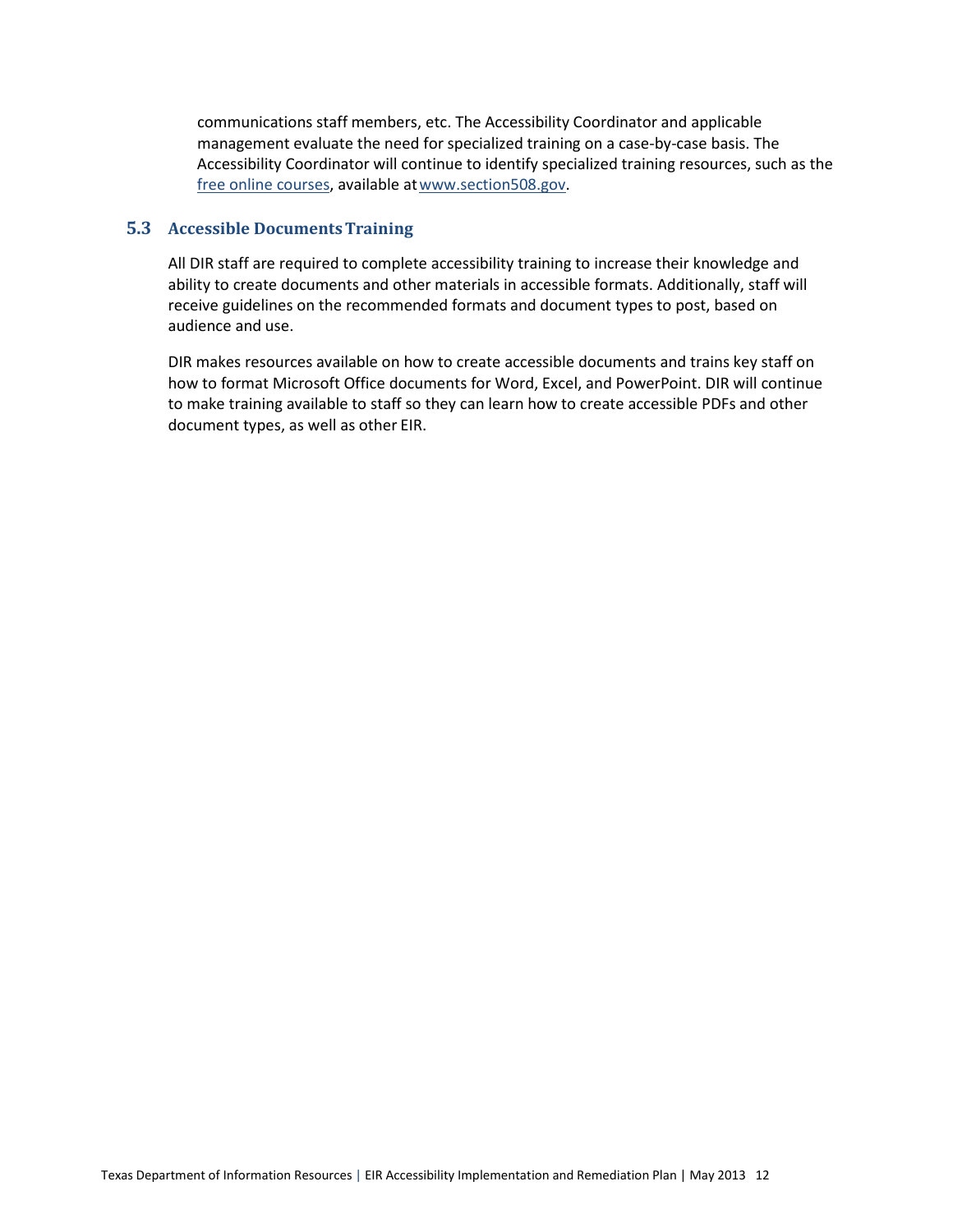### <span id="page-14-0"></span>SECTION 6 **Communications Plan**

In addition to providing accessibility awareness training for all DIR staff, DIR management will communicate how accessibility affects employees' jobs and that all information is subject to accessibility requirements. DIR management will

- Use a variety of communications vehicles explain to all staff members what EIR accessibility means, why it is important, and why addressing it ismandatory
- Identify training and resources to help the agency's staff acquire the skills they need to incorporate accessibility into their dailywork
- Publish a link to the EIR accessibility section of the DIRwebsite
- Use communications tools (newsletters, intranet, email, etc.) to promote new accessibility training and resources, as they becomeavailable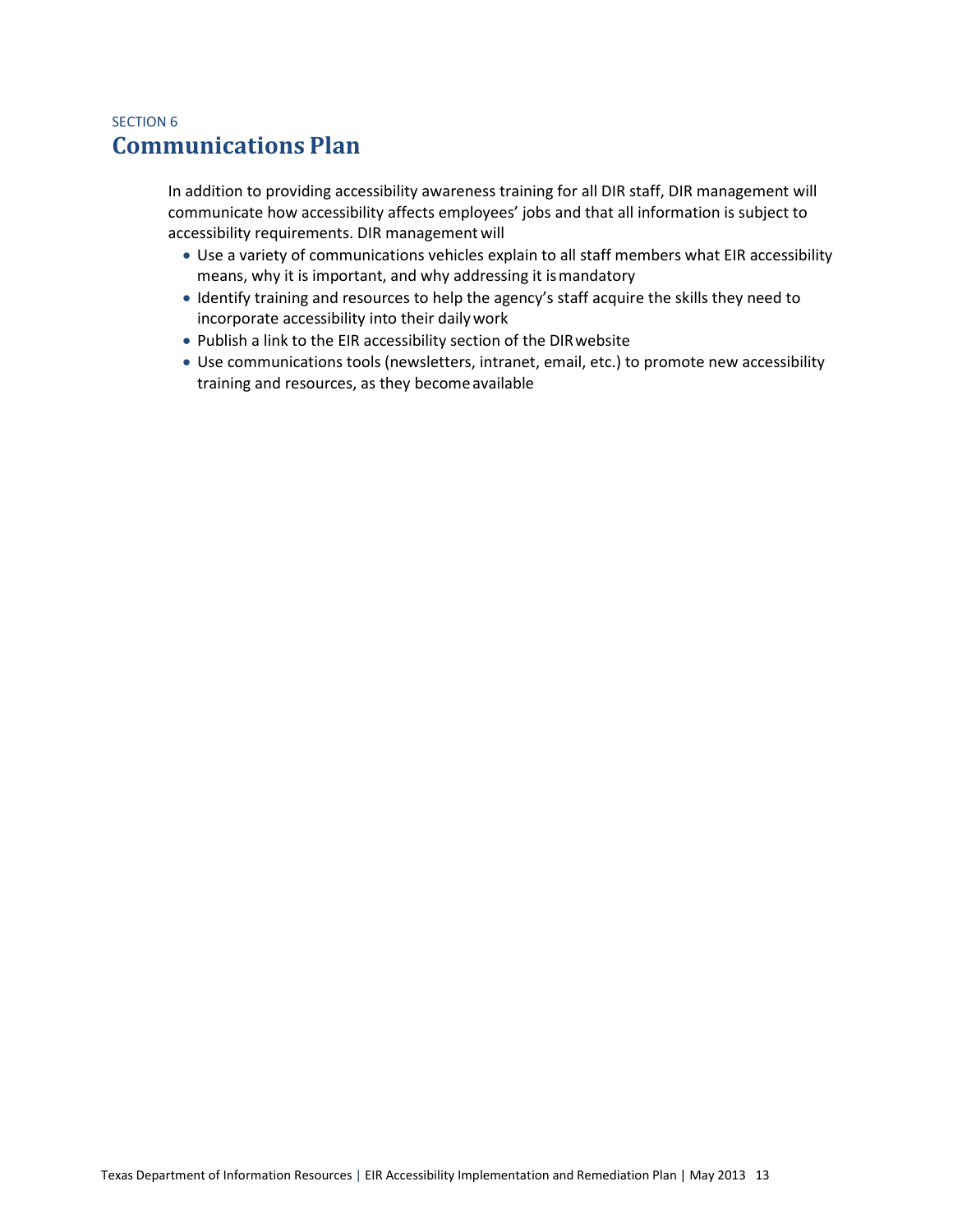## <span id="page-15-0"></span>SECTION 7 **Tracking EIR Accessibility Progress**

The Accessibility Coordinator and management will establish quality metrics for EIR and track progress of external and internal EIR accessibility by comparing the results of web accessibility scan results over time.

For non-web EIR, DIR maintains an inventory of all EIR that is in production. DIR will add specific accessibility status information for each reported application, as available. The accessibility status information collected should include

- Whether the application is purchased or internally developed
- Whether the application is hosted externally by a third party
- The accessibility status of the application
- The accessibility testing completion date for the current release
- The planned accessibility date, if not alreadyaccessible
- The accessibility exception signature date for non-accessibleapplications
- The alternate access method in place for non-accessible applications

DIR will use the collected information to track progress towards meeting the agency's established accessibility goals.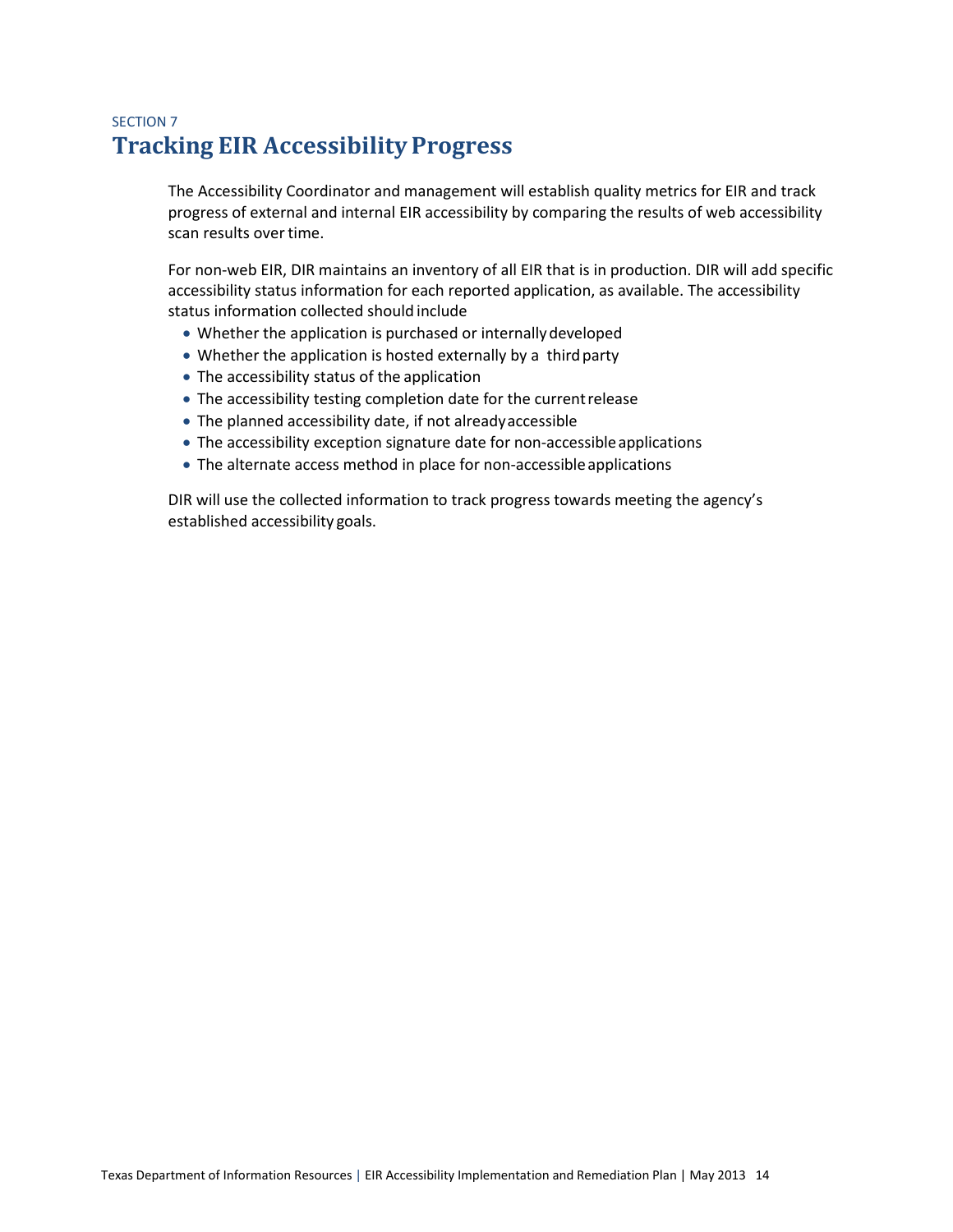## <span id="page-16-0"></span>SECTION 8 **Reporting of Accessibility Issues orProblems**

Employees or the public may report technical or accessibility issues relating to EIR accessibility. Issues may be reported via the Contact Us links on the DIR public website or via email to the DIR Accessibility Coordinator through the agency's employee intranet. If a DIR staff member receives a formal accessibility complaint from an employee or the public, the staff member must refer the complaint to the Accessibility Coordinator within 10 calendar days. These complaints could be related to the receipt of services or problems accessing EIR. The Accessibility Coordinator will assign the issue to the content owner or the appropriate manager for remediation, and follow-up to ensure proper action has beentaken.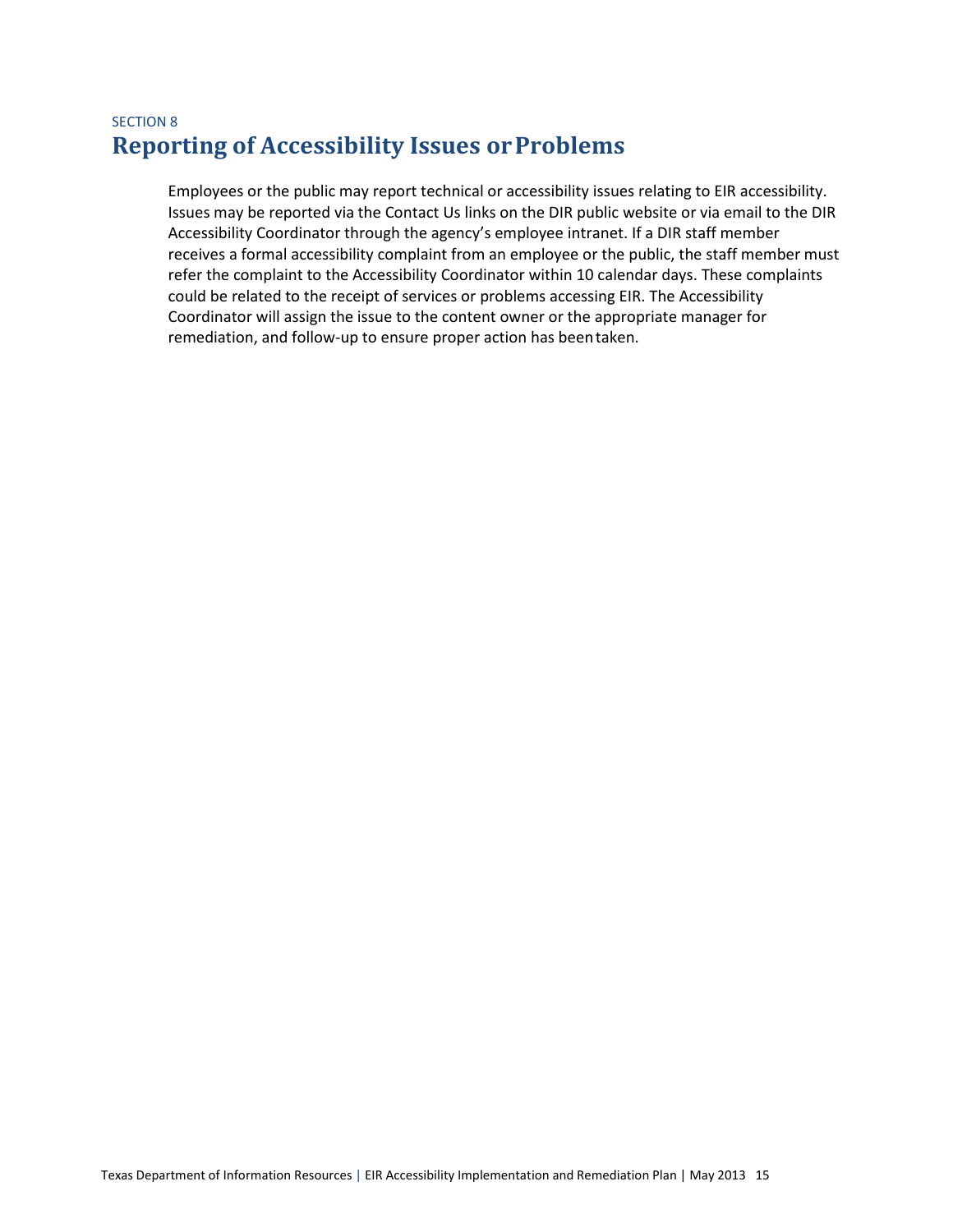## <span id="page-17-0"></span>SECTION 9 **Responsibility for Ensuring EIRAccessibility**

DIR must comply with all provisions of TGC 2054.451–464 (Information Resources Management Act: Access to Electronic and Information Resources by Individuals with Disabilities) and 1 TAC 206/213.

Failure to comply with the above provisions can resultin

- Delay of EIR procurements
- Delay or cancellation of EIR deployments

#### <span id="page-17-1"></span>**9.1 Executive Director**

DIR's Executive Director is ultimately responsible for the accessibility of the agency's EIR. The Executive Director is accountable to the Legislature and the Governor. The agency's management personnel also have responsibilities and accountability for the accessibility of the agency's EIR.

#### <span id="page-17-2"></span>**9.2 Accessibility Coordinator**

The Accessibility Coordinator is accountable to his or her immediate manager and the Executive Director. The responsibilities of the Accessibility Coordinatorinclude

- Ensuring that agency policies and business practices are consistent with the agency's EIR accessibility policy and that they meet the accessibility requirements in 1 TAC 206/213
- Recommending and overseeing a process to regularly test and validate agency websites, EIR, applications, or products for compliance with the agency's EIR accessibility standards
- Developing and overseeing corrective action plans to remediate non-compliant websites, EIR, applications, or products
- Promoting EIR accessibility requirements to agency staff by coordinating or providing training, technical support, and presentations in order to support implementation and monitoring of effective accessibility standards
- Coordinating and producing accessibility surveys as required in 1 TAC213.20
- Coordinating with the agency's software development teams to ensure that accessibility functionality and testing are built into the development lifecycle of new and enhanced products
- Consulting with the agency's executive staff on accessibility issues, suchas
	- $-$  evaluating new software and hardware (e.g., validating the VPAT)
	- suggesting effective, alternative access methods for inaccessibleEIR
- Serving as a consultant to the Executive Director to review requests forexceptions
- Providing a process by which the public and DIR's staff can report non-compliant websites, EIR applications, or EIR products to the AccessibilityCoordinator
- Reporting regularly to the Executive Director and executive team on the progress of efforts to make the agency's EIR accessible
- Maintaining and updating the EIR Accessibility Implementation and RemediationPlan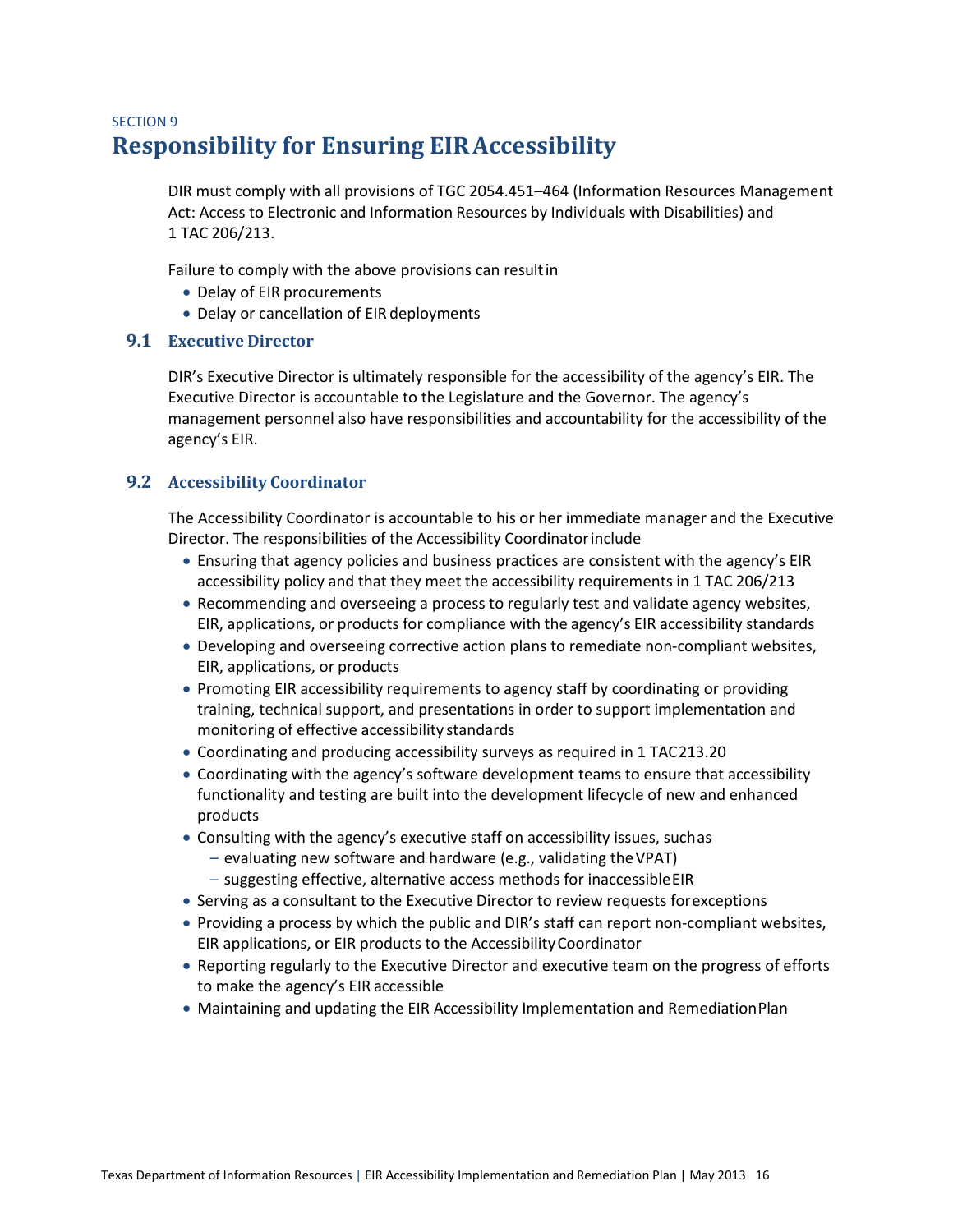#### <span id="page-18-0"></span>**9.3 Information Resources Manager**

The Information Resource Manager (IRM) works cooperatively with the Accessibility Coordinator in the execution of the EIR Accessibility Implementation and Remediation Plan. The IRM is accountable to the Executive Director and the Chief OperatingOfficer.

The IRM is responsible for ensuring that departmental staff obtains accessibility training as appropriate.

#### <span id="page-18-1"></span>**9.4 Application Developers, Web Developers, and Web ContentProducers**

Application developers, web developers, and web content producers are responsible for the accessibility of EIR they produce. As such, they are accountable to their managers and to the Accessibility Coordinator. If developers or content producers fail to make good faith efforts to make their products accessible, the Accessibility Coordinator will solicit the assistance of the responsible managers to remediate the issue. If the issue cannot be resolved through their managers, the Accessibility Coordinator may bring the issues to others in the chain of command, including the Executive Director, if necessary.

The responsibilities of the application developers, web developers, web content producers, and their managers include

- Acquiring the necessary training and skills needed to make their products accessible
- Incorporating accessibility considerations into every phase of development and production, including application and website updates
- Making good faith efforts to correct accessibility problems as they areidentified
- Elevating issues to the Accessibility Coordinator when a solution is unavailable or an exception might be necessary

#### <span id="page-18-2"></span>**9.5 Procurement and Contract Managers**

Procurement and contract managers are accountable to their supervisors, the Accessibility Coordinator (for EIR Accessibility of procured products and services), and, ultimately, the Executive Director. Procurement and contract managers are responsible for the following:

- Assuring that EIR accessibility requirements are included in bid solicitations, vendor bid responses, and procurement contact language
- Making preliminary assessments regarding the availability of commercial EIR technology services with features that support accessibility
- Researching information from the vendor's VPAT
- Working with the Accessibility Coordinator or other parties to validate vendor-supplied accessibility information